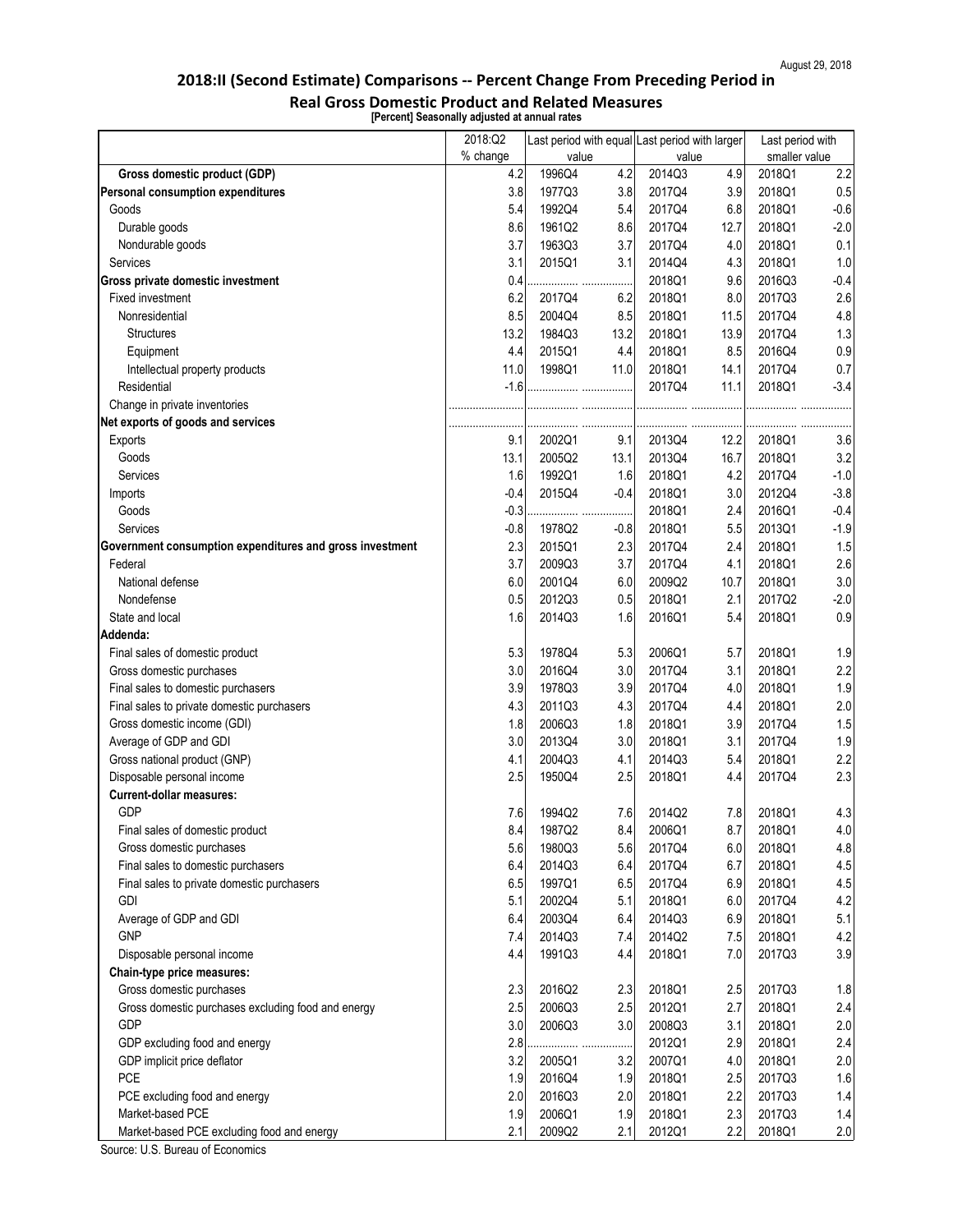|                                                          | 2018:Q2      | value  |         | Last period with equal Last period with larger<br>value |      | Last period with<br>smaller value |         |
|----------------------------------------------------------|--------------|--------|---------|---------------------------------------------------------|------|-----------------------------------|---------|
|                                                          | contribution |        |         |                                                         |      |                                   |         |
| Percent change at annual rate:                           |              |        |         |                                                         |      |                                   |         |
| <b>Gross domestic product</b>                            | 4.2          | 4.2    | 4.2     | 4.2                                                     | 4.2  | 4.2                               | 4.2     |
| Percentage points at annual rates:                       |              |        |         |                                                         |      |                                   |         |
| <b>Personal consumption expenditures</b>                 | 2.55         |        |         | 2017Q4                                                  | 2.64 | 2018Q1                            | 0.36    |
| Goods                                                    | 1.12         |        |         | 2017Q4                                                  | 1.42 | 2018Q1                            | $-0.13$ |
| Durable goods                                            | 0.60         | 2017Q2 | 0.60    | 2017Q4                                                  | 0.87 | 2018Q1                            | $-0.15$ |
| Nondurable goods                                         | 0.52         | 1987Q2 | 0.52    | 2017Q4                                                  | 0.55 | 2018Q1                            | 0.02    |
| Services                                                 | 1.43         | 1969Q2 | 1.43    | 2014Q4                                                  | 1.91 | 2018Q1                            | 0.49    |
| <b>Gross private domestic investment</b>                 | 0.10         |        | .       | 2018Q1                                                  | 1.61 | 2016Q3                            | $-0.07$ |
| <b>Fixed investment</b>                                  | 1.07         | 1987Q2 | 1.07    | 2018Q1                                                  | 1.34 | 2017Q4                            | 1.04    |
| Nonresidential                                           | 1.13         | 1963Q3 | 1.13    | 2018Q1                                                  | 1.47 | 2017Q4                            | 0.63    |
| <b>Structures</b>                                        | 0.39         | 1983Q3 | 0.39    | 2018Q1                                                  | 0.40 | 2017Q4                            | 0.04    |
| Equipment                                                | 0.27         | 2015Q1 | 0.27    | 2018Q1                                                  | 0.49 | 2016Q4                            | 0.05    |
| Intellectual property products                           | 0.47         |        |         | 2018Q1                                                  | 0.58 | 2017Q4                            | 0.03    |
| Residential                                              | $-0.06$      | 2016Q3 | $-0.06$ | 2017Q4                                                  | 0.41 | 2018Q1                            | $-0.14$ |
| Change in private inventories                            | $-0.97$      |        |         | 2018Q1                                                  | 0.27 | 2014Q1                            | $-1.28$ |
| Net exports of goods and services                        | 1.17         |        |         | 2013Q4                                                  | 1.23 | 2018Q1                            | $-0.02$ |
| <b>Exports</b>                                           | 1.10         |        |         | 2014Q2                                                  | 1.11 | 2018Q1                            | 0.43    |
| Goods                                                    | 1.03         | 1968Q3 | 1.03    | 2013Q4                                                  | 1.44 | 2018Q1                            | 0.26    |
| Services                                                 | 0.07         | 1999Q4 | 0.07    | 2018Q1                                                  | 0.18 | 2017Q4                            | $-0.04$ |
| Imports                                                  | 0.07         | 2015Q4 | 0.07    | 2012Q4                                                  | 0.65 | 2018Q1                            | $-0.45$ |
| Goods                                                    | 0.05         | 1970Q3 | 0.05    | 2016Q1                                                  | 0.06 | 2018Q1                            | $-0.30$ |
| Services                                                 | 0.02         | 2016Q2 | 0.02    | 2013Q1                                                  | 0.05 | 2018Q1                            | $-0.15$ |
| Government consumption expenditures and gross investment | 0.41         | 2017Q4 | 0.41    | 2016Q1                                                  | 0.60 | 2018Q1                            | 0.27    |
| Federal                                                  | 0.24         |        |         | 2017Q4                                                  | 0.26 | 2018Q1                            | 0.17    |
| National defense                                         | 0.22         |        |         | 2014Q3                                                  | 0.23 | 2018Q1                            | 0.11    |
| Nondefense                                               | 0.01         | 2017Q1 | 0.01    | 2018Q1                                                  | 0.06 | 2017Q2                            | $-0.05$ |
| State and local                                          | 0.17         | 1994Q4 | 0.17    | 2016Q1                                                  | 0.58 | 2018Q1                            | 0.10    |

Source: U.S. Bureau of Economics

## **2018:II (Second Estimate) Comparisons -- Contributions to Percent Change in Real Gross Domestic Product**